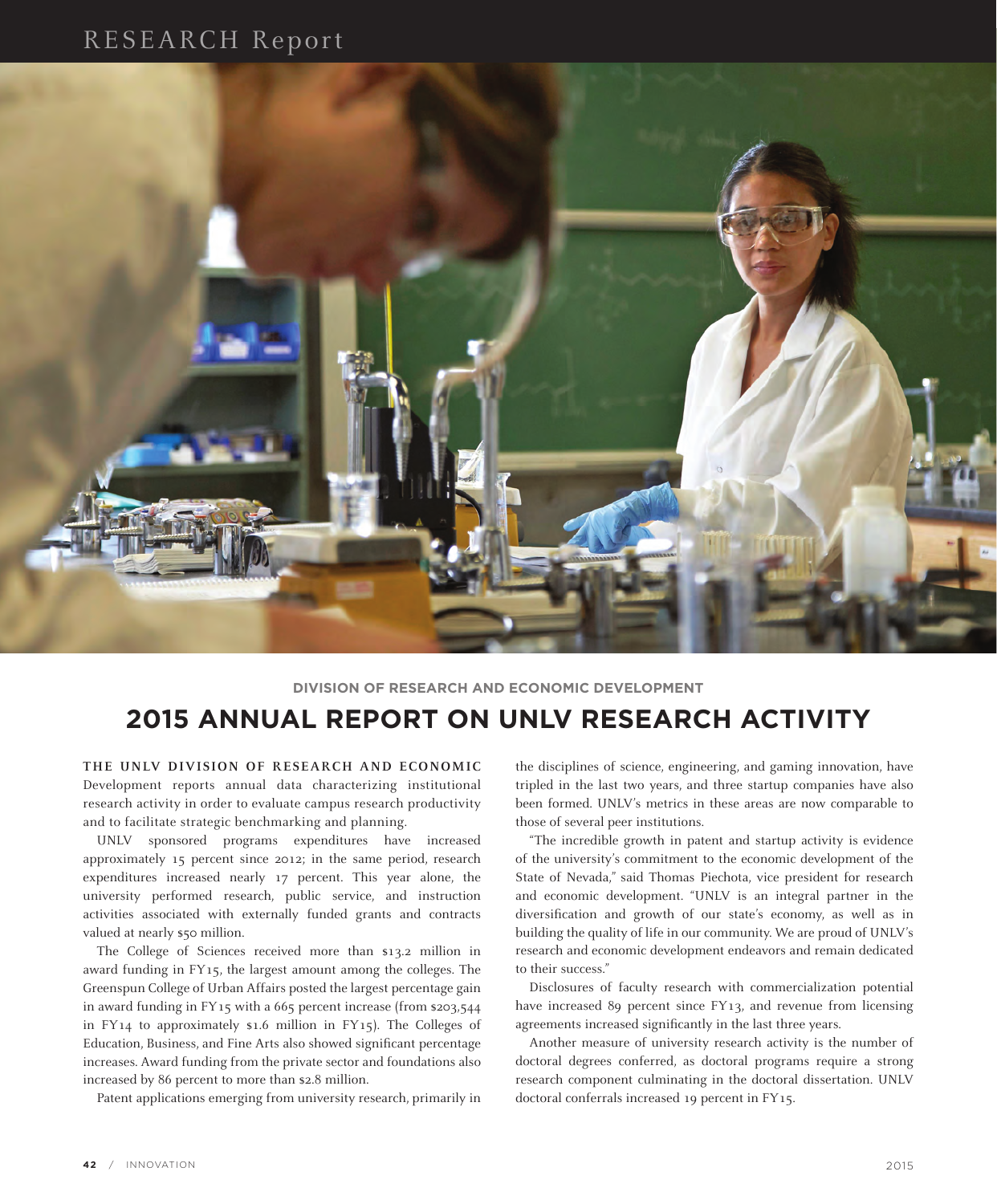### SPONSORED PROGRAM ACTIVITY

#### EXPENDITURES

|             | Sponsored<br>Programs* | Research     | <b>NSF Reported</b><br><b>R&amp;D</b> |
|-------------|------------------------|--------------|---------------------------------------|
| <b>FY09</b> | \$59,359,059           | \$36,156,589 | \$41,652,000                          |
| FY10        | \$62,414,679           | \$35,913,552 | \$44,457,000                          |
| <b>FY11</b> | \$50,210,861           | \$32,581,329 | \$39,526,000                          |
| <b>FY12</b> | \$42.924.520           | \$27.072.642 | \$34.543.000                          |
| FY13        | \$44.593.471           | \$27.649.163 | \$35,935,000                          |
| <b>FY14</b> | \$48,144,405           | \$31.027.377 | \$39,448,000                          |
| <b>FY15</b> | \$49,262,898           | \$31.641.467 | **                                    |

\* Sponsored programs expenditures include research, instruction/training, and other sponsored activity (i.e., public service, student services, etc.).

\*\* NSF Reported R&D expenditure data will be available February 2016.

#### Expenditures FY09-FY15, in millions



#### Awards FY09-FY15, in millions



#### Proposals FY09-FY15, in millions



## **Sponsored Programs\* Research** FY09 \$59,874,418 \$40,097,479 FY10 \$65,222,872 \$38,381,001 FY11 \$56,090,962 \$40,398,054 FY12 \$40,772,216 \$22,565,629 FY13 \$43,204,579 \$26,585,099 FY14 \$59,636,152 \$41,477,222 FY15 \$50,658,340 \$32,082,224

AWARDS

\* Sponsored programs funding includes awards for research, instruction/training and other sponsored activity (i.e., public service, student services, etc.).

FY09 \$326,594,089 FY10 \$323,327,776 FY11 \$210,857,602 FY12 \$281,270,704 FY13 \$203,337,011 FY14 \$286,087,223 FY15 \$226,756,850

 $\blacktriangleright$  PROPOSALS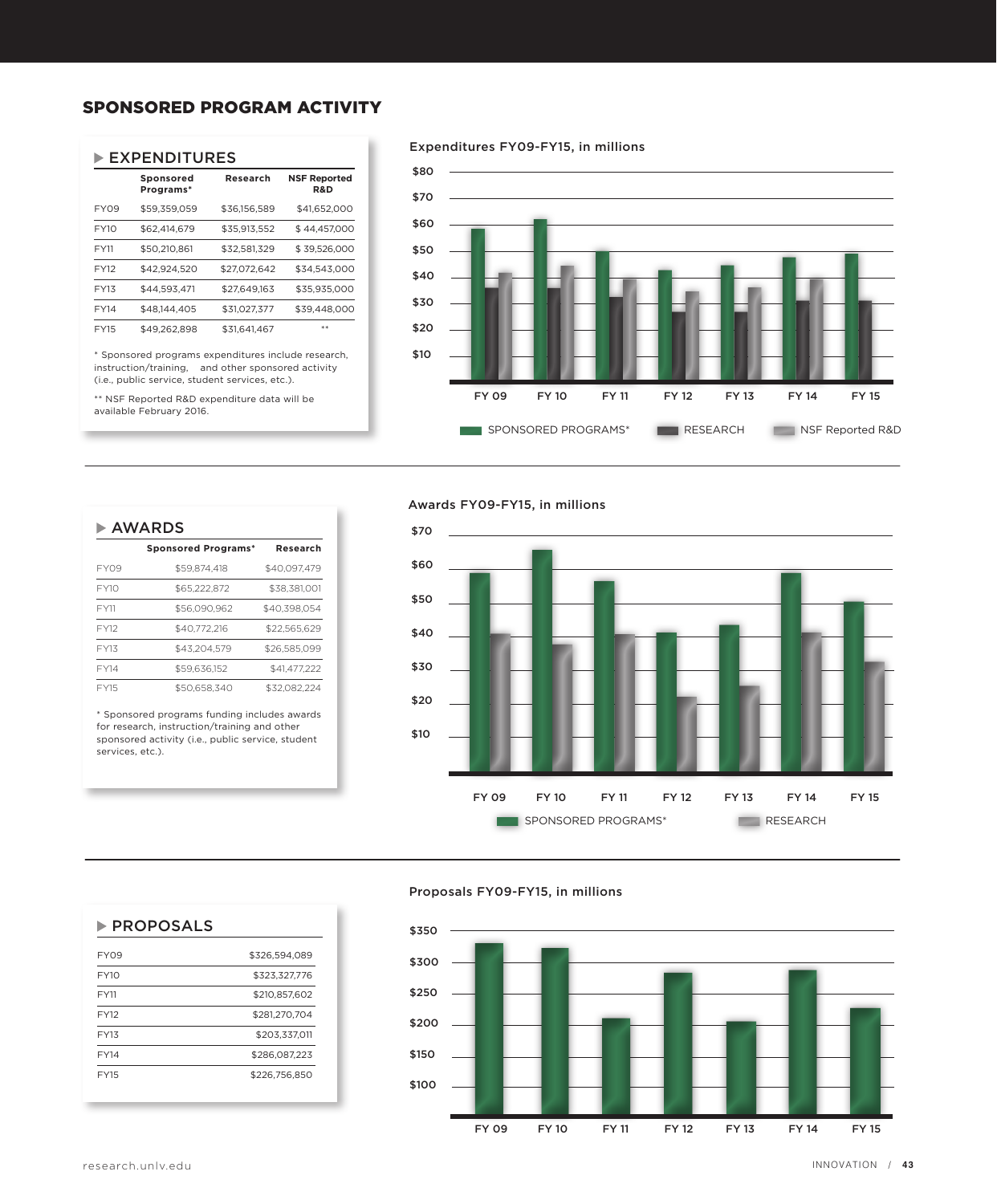### $\triangleright$  UNLV AWARD DATA  $\vert$  FY15

| <b>Funding by College/Unit</b> | <b>Awards</b>  | Amount       |
|--------------------------------|----------------|--------------|
| Sciences                       | 109            | 13,253,233   |
| Student Life                   | 20             | 11,163,804   |
| Div Health Sciences            | 59             | 10,350,011   |
| Engineering                    | 103            | 9,266,658    |
| <b>Education</b>               | 22             | 1,776,332    |
| Urban Affairs                  | 10             | 1,558,050    |
| Liberal Arts                   | 8              | 815,220      |
| Provost                        | 6              | 427,205      |
| VPRFD                          | $\overline{2}$ | 419,500      |
| <b>Business</b>                | 10             | 362,335      |
| Library                        | $\overline{2}$ | 343,770      |
| President's Office             | $\mathcal{P}$  | 337,605      |
| Fine Arts                      | 6              | 253,837      |
| Law School                     | 4              | 202,780      |
| Hotel Administration           | $\mathcal{P}$  | 116,000      |
| <b>VPEO</b>                    | $\mathcal{P}$  | 12,000       |
| <b>Total</b>                   | 367            | \$50,658,340 |

| <b>Federal Agency</b>      | <b>Awards</b> | Amount       |
|----------------------------|---------------|--------------|
| <b>Education</b>           | 18            | 10.609.228   |
| Health & Human Services    | 26            | 7.434.903    |
| NSF                        | 41            | 5.033.916    |
| Energy                     | 18            | 2,935,896    |
| Agriculture                | $\mathcal{P}$ | 2.098.145    |
| Defense                    | 8             | 2,030,771    |
| NASA                       | 7             | 753.747      |
| NFH                        | 1             | 311.070      |
| Interior                   | 7             | 259,412      |
| Justice                    |               | 59.618       |
| Homeland Security          |               | 30,000       |
| Nuclear Waste Tech Rev Brd |               | 6,000        |
| Total                      | 131           | \$31,562,706 |

\*Financial aid funds (e.g., Pell grants and Millennium Scholarships) are no longer included in these amounts.

### SPONSORED PROGRAM FUNDING BY SOURCE FY15

| Awards | Amount       |
|--------|--------------|
| 131    | 31.562.706   |
| 141    | 13.430.417   |
| 47     | 2.381.089    |
| 42     | 2.830.597    |
| 6      | 453.531      |
| 367    | \$50,658,340 |
|        |              |



### DOCTORAL DEGREES CONFERRED | AY09/10 - 14/15

| <b>Academic Year</b> | <b>Number Conferred</b> |
|----------------------|-------------------------|
| 2009-10              | 140                     |
| 2010-11              | 150                     |
| 2011-12              | 153                     |
| 2012-13              | 156                     |
| 2013-14              | 124                     |
| 2014-15              | 147                     |
|                      |                         |

DOCTORAL DEGREES CONFERRED, AY09/10-14/15